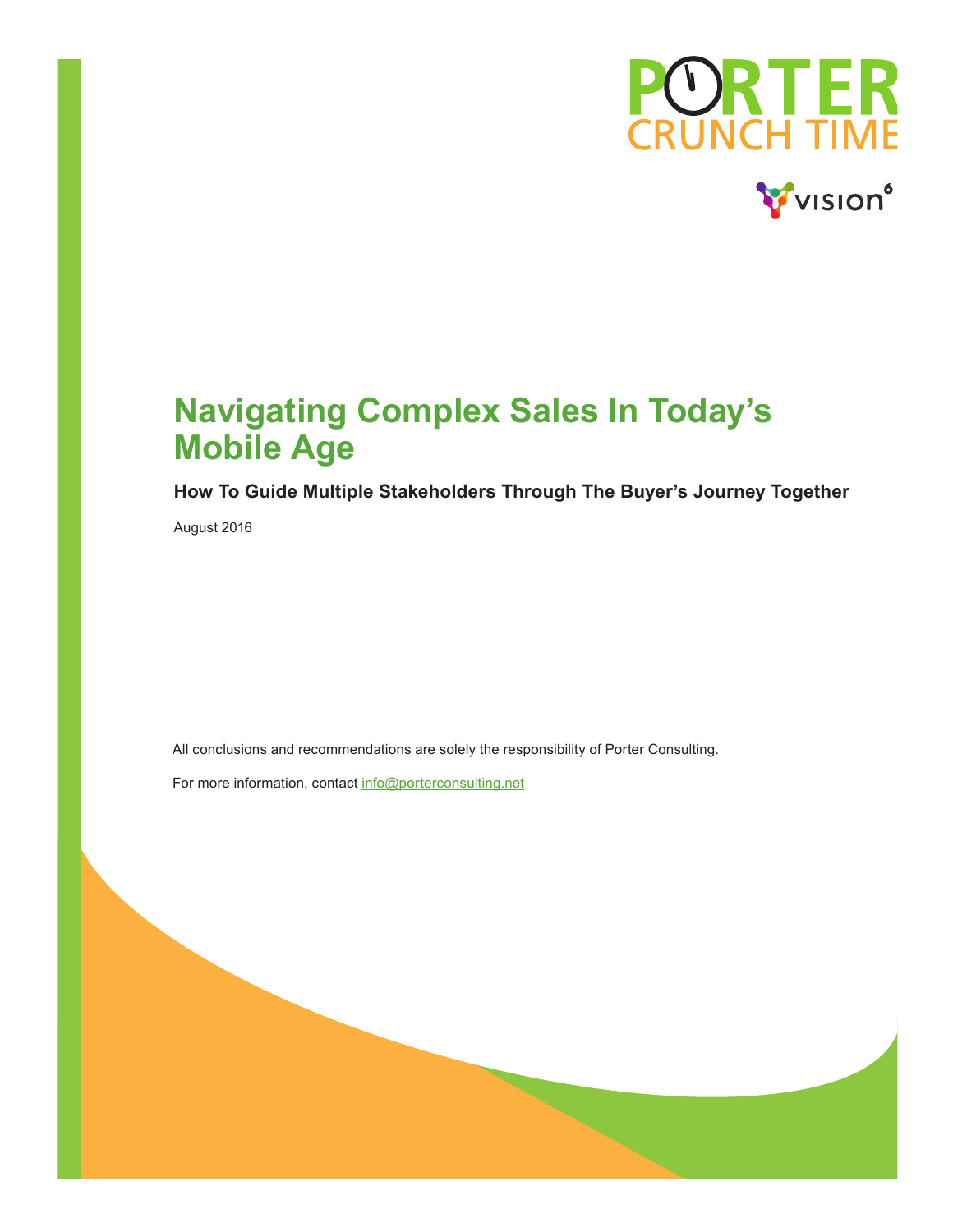# **Contents**

| <b>Executive Summary</b>                              | 3              |
|-------------------------------------------------------|----------------|
| Introduction: Buyer's Journey Complexity In B2B Sales | 3              |
| Reaching Each Stakeholder In The Digital Age          | $\overline{4}$ |
| Getting To The Right Person At The Right Time         | 5              |
| Tailoring Messages For Each Stakeholder               | 6              |
| Today's Email Marketing-Targeted, Timely And Relevant | 7              |
| Integration Of Instant Messaging                      | 7              |
| Building B2B Contacts Through Organic List Growth     | 7              |
| Targeting Content Along The Buyer's Journey           | 8              |
| We Can Help You Get There                             | 9              |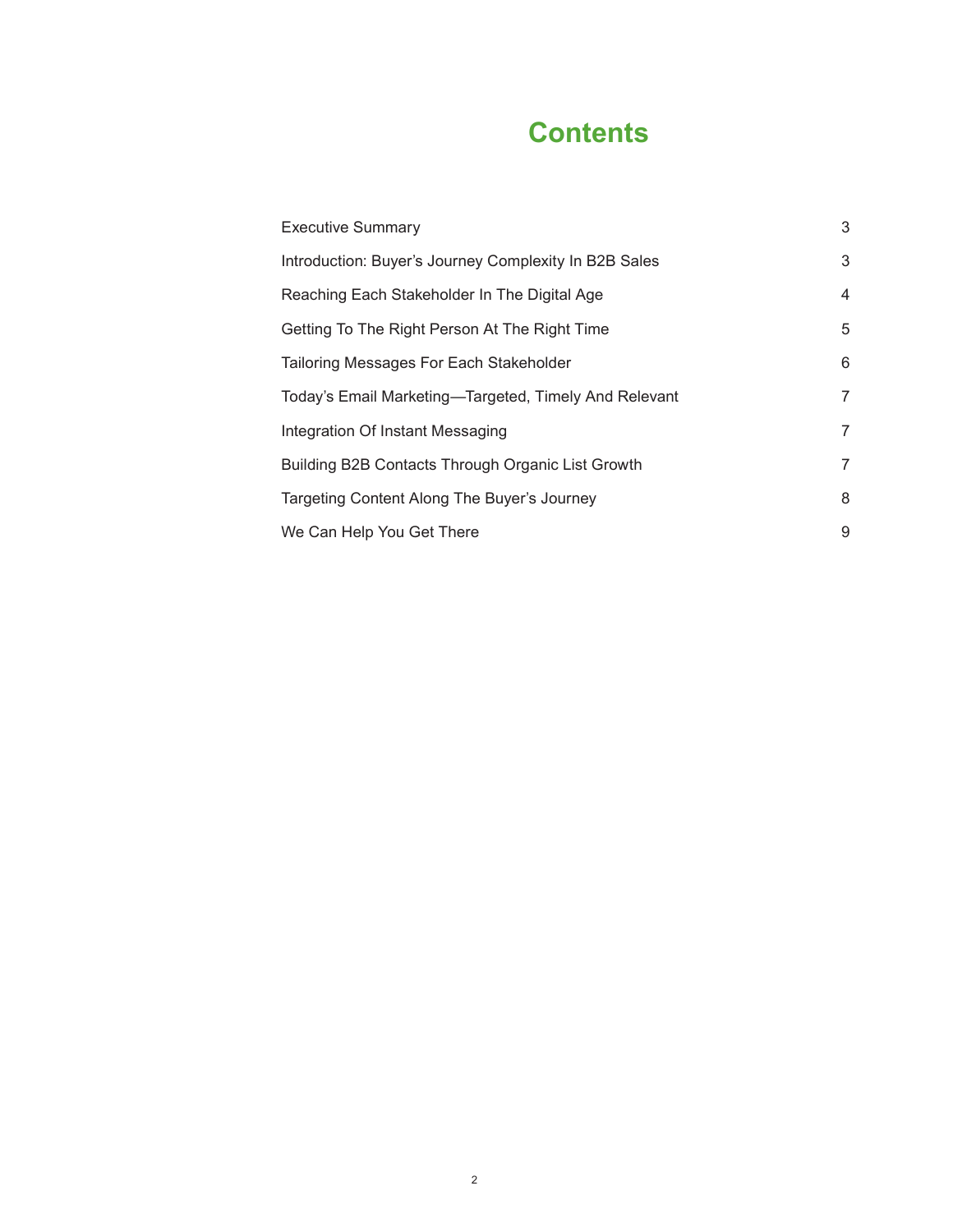#### <span id="page-2-0"></span>**Executive Summary**

Technology has irrevocably changed the seller/buyer experience. While the end goal is still the same—attracting and retaining customers to increase sales—how to do this effectively in today's market has changed. B2B sales, in particular, are significantly more difficult to guide. Crafting just the right messages and getting them to the appropriate audiences can be quite challenging.

Today the enterprise customer is more sophisticated than ever before. Most B2B purchase decisions involve a web of stakeholders or decision teams. The teams do their own research and establish their preferences long before reaching out to a vendor. Finding each stakeholder can be difficult. Today's flatter organizations make it difficult to pinpoint exactly who each one is.

In addition, each stakeholder needs to be engaged, as the decision-making process has evolved into even more of a group effort. The constant connectivity afforded through mobile solutions streamlines their ability to collaborate and reach decisions faster than ever before. To succeed, you must get your messages heard early in the sales process.

Fortunately there are technology-based, advanced techniques available that can help. Using the right tools and resources, you can efficiently identify and engage each stakeholder in the decisionmaking process. By providing role-specific, focused information, you will move them along the Buyer's Journey as a team.

The recommendations in this paper reflect **Porter Consulting's** decades of experience enabling enterprise technology sales, coupled insights from [Vision6](http://www.vision6.com/), an emerging leader in the digital marketing space.

## **Introduction: Buyer's Journey Complexity In B2B Sales**

Making a sale is always dependent upon how successfully you can bring your customers through the Buyer's Journey. To sell your product, you must first convince your customer that it fulfills a certain need and is the best option. You need to build awareness of your offering and help the customer view it favorably during their consideration process. Ultimately, you must convince them that it is worth their investment.

You know how important it is to harness their attention, help them in their research, and convince them that your solution is the best fit to ultimately win the sale. With so many customers doing their own research today, the emphasis on marketing has shifted heavily towards gaining attention at the start of the Buyer's Journey.



#### **THE BUYERS' JOURNEY**

B2B solution sales usually integrate products and/or services, and are challenging because you have to take multiple decision makers through this process. Each player has different needs and concerns. A single, simple message won't always sway each stakeholder. You need to take into account and address the issues and concerns of each audience.

The **Influencer**, sometimes referred to as the "door opener", is your first target. This person is an important recipient of your message because he or she can get you to both the **Problem Owner**  as well as the **Decision Maker**. The Influencer can even help you decommission the **Blocker**, someone internal to the organization who has another agenda, possibly aligned to a competitor. A key strategy for successful B2B marketing is to engage one stakeholder and use that person to promote your solution to others pertinent to the purchase decision.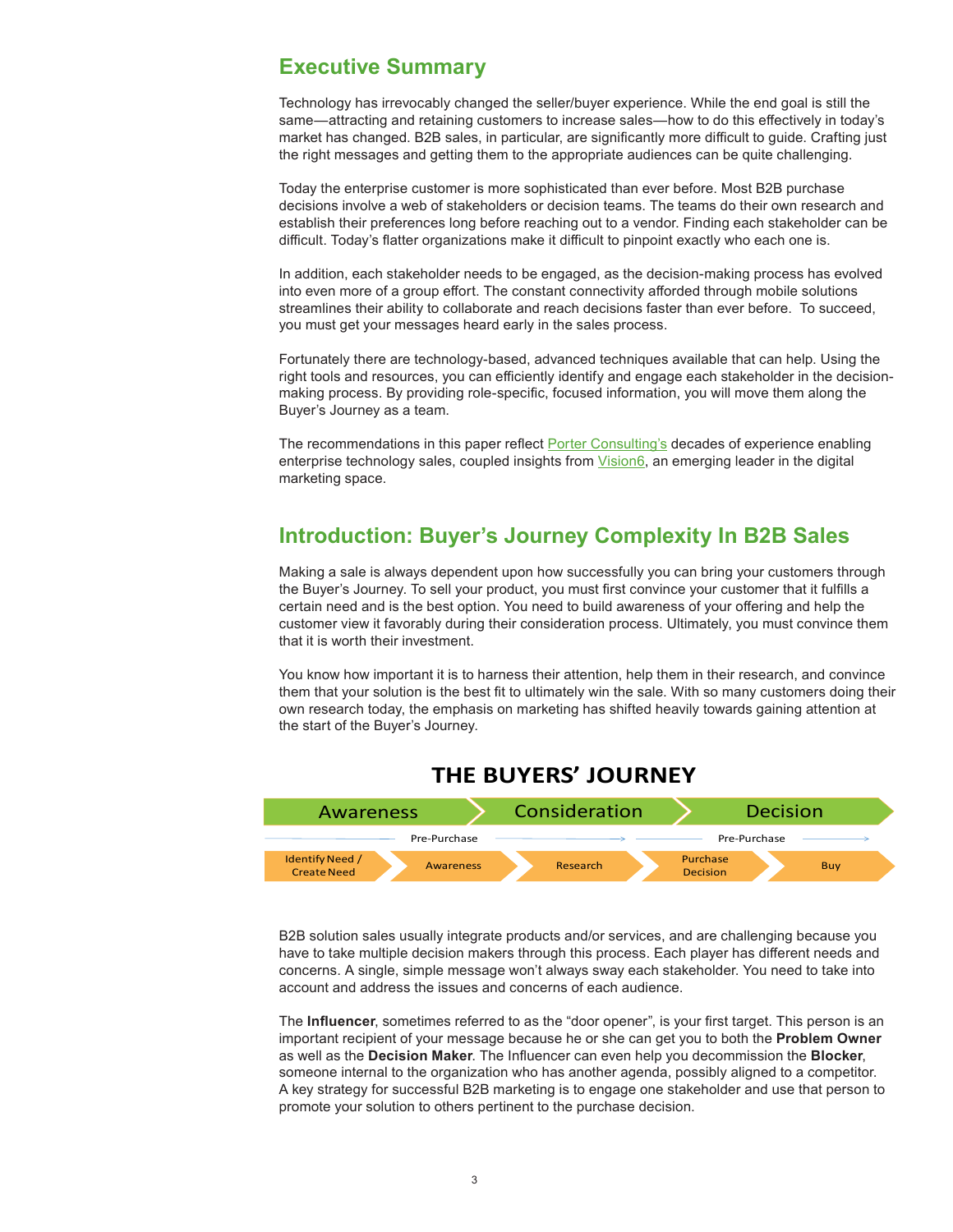<span id="page-3-0"></span>Thanks to the Internet, social media and other online and offline influences, buyers are more empowered than ever to independently research products and services, and this independence has enabled them to make close to final purchase decisions well before a brand sales rep can intercept the opportunity.

#### $-$  Sigma Group<sup>1</sup>

#### (1)

http://www.sigmagroup.com/blog/th e-new-b2b-buy er-and-how-brandmarketers-need-to-adapt/



Each stakeholder has unique concerns and issues that need to be addressed. They each consume information in different ways through assorted channels. Some enter into the sales cycle later than others, possibly cropping up only at the decision point. For instance, often the Decision Maker knows more about the brand of the solution provider than the solution itself having been exposed via broad-based awareness campaigns. He or she may look on the vendor with favor or not, simply due to common perception.

Within the decision team, finance, business, and operations all have different decision criteria. The table below illustrates the variation. Each stakeholder needs to hear how your solution addresses their concerns.

| <b>Business Group</b>   | <b>Key Concerns</b>                          | <b>Message Focus</b>                         |
|-------------------------|----------------------------------------------|----------------------------------------------|
| <b>Line of Business</b> | Time to market, revenue growth               | Market opportunity,<br>competitive advantage |
| <b>Finance</b>          | Cost, cash flow                              | ROI, reduction in capital outlay             |
| <b>Operations</b>       | Staff efficiency, facility operational costs | Alleviating concerns                         |

### **Reaching Each Stakeholder In The Digital Age**

Understanding who all the players are can be an expensive and time-consuming process, made all the more difficult with teams distributed and on the go. In years past there were certain "norms" you could count on. You developed relationships with companies who had organizations that were pretty consistent with one another and who had similar decision-making flow charts. They relied heavily upon you for information. The time you spent educating the purchasing department was time well-spent.

But things have changed. As pointed out by the Sigma Group, the days of cold-calling, in-person relationship nurturing are now gone since buyers are more self-sufficient. No longer relying on sales reps to get their information, they often independently research what they need and only bring the sales rep in to close the sale. The B2B buyer has evolved into a digital savvy, internet– adept professional with a strong taste for social media.

In a 2015 survey, Forrester discovered that 74% of business buyers conducted more than half their research online before making an offline purchase. $^{\rm 2}$  Referring to them as the "alwaysaddressable" customer, Forrester notes that they "weave and bob their way" through the digital information available, researching, developing relationships with and staying connected to the brands and people that matter to them.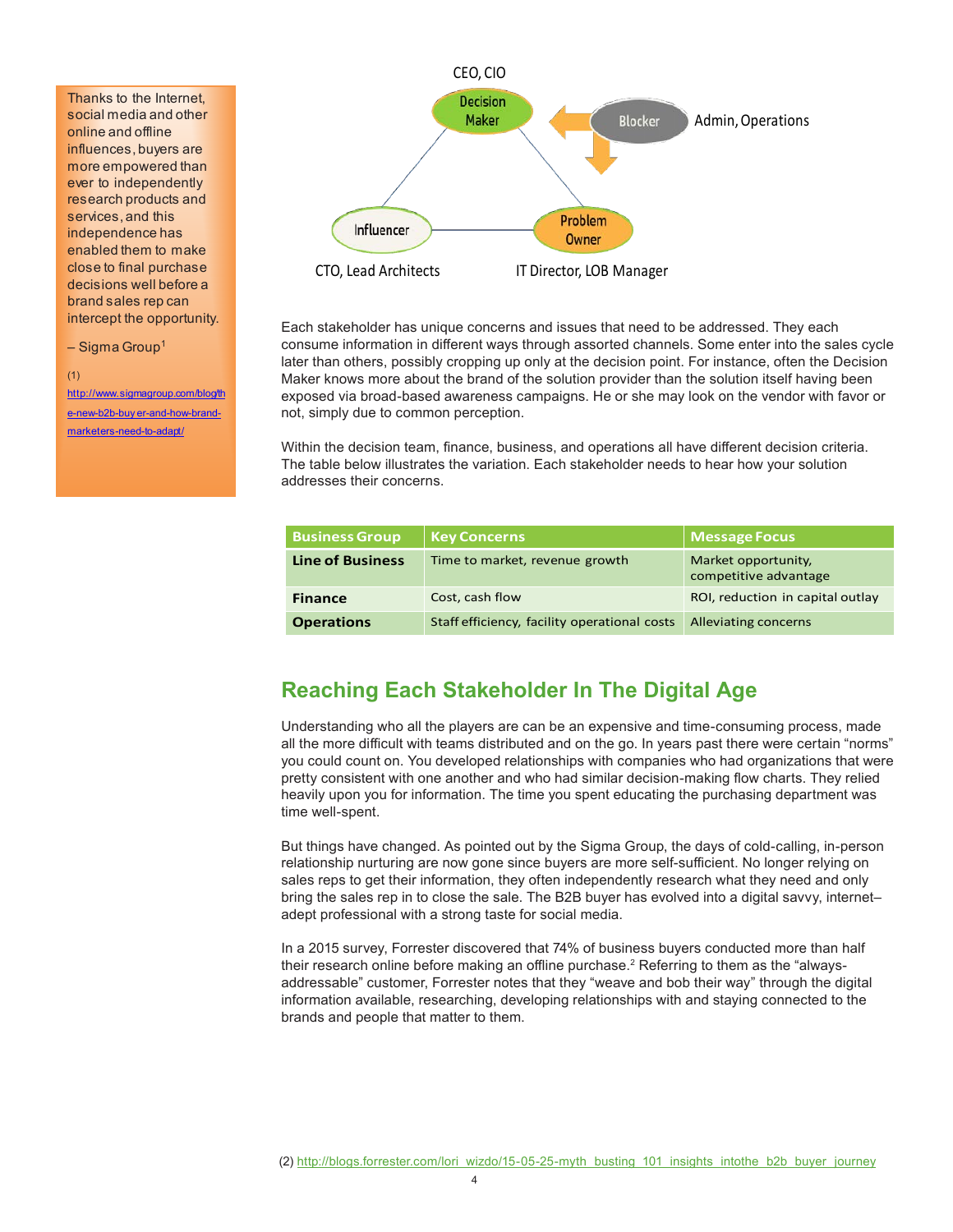<span id="page-4-0"></span>

If you can stand out amongst all the other marketing noise creatively and efficiently, you will win more business and grow faster. The key to doing this efficiently and cost-effectively is understanding your customers and knowing how they receive their information. This approach can help you propagate your message from a single contact, broadening your reach and improving sales.

# **Getting To The Right Person At The Right Time**

Forrester's research indicates that 90% of the decision–making process is complete before a B2B stakeholder even engages with a salesperson $^{\rm 3}$  so information now needs to be available for the intended audience earlier in the Buyer's Journey.

But how do you ensure that you get the right messages to the right person who is involved in the decision-making process when you are faced with:

- geographically dispersed organizations
- flatter organizational structures with less definition on where decisions lie
- businesses that don't even have a physical presence

While connecting all of us, the Internet has, to this point, also served as a barrier to getting to know people personally. It has made it more difficult to navigate the process in determining who all the stakeholders are and reaching them.

Fortunately, solutions now exist to help you get over that hump. Today's advanced technology better equips us to know our customers and build relationships in new and deeper ways than ever before. As the always-connected model matures, we can fine tune our messages and bring them directly to the correct audience. The power of analytics helps you cut through the noise and provide each stakeholder with messages that are fine-tuned to their specific concerns, gaining you attention, consideration, and helping to move them along the Buyer's Journey to a positive end.

Today's device obsession has permeated consumers' lives. According to Deloitte's 2015 Global mobile consumer survey, 97% of respondents aged 18-24 look at their phone within 3 hours of waking up and 83% of those aged 65+ have as well. 4

#### (4)

http://www2.deloitte.com/us/en/pag es/technology-media-andtelecommunications/articles/globalmobile-consumer-survey-us-

edition.html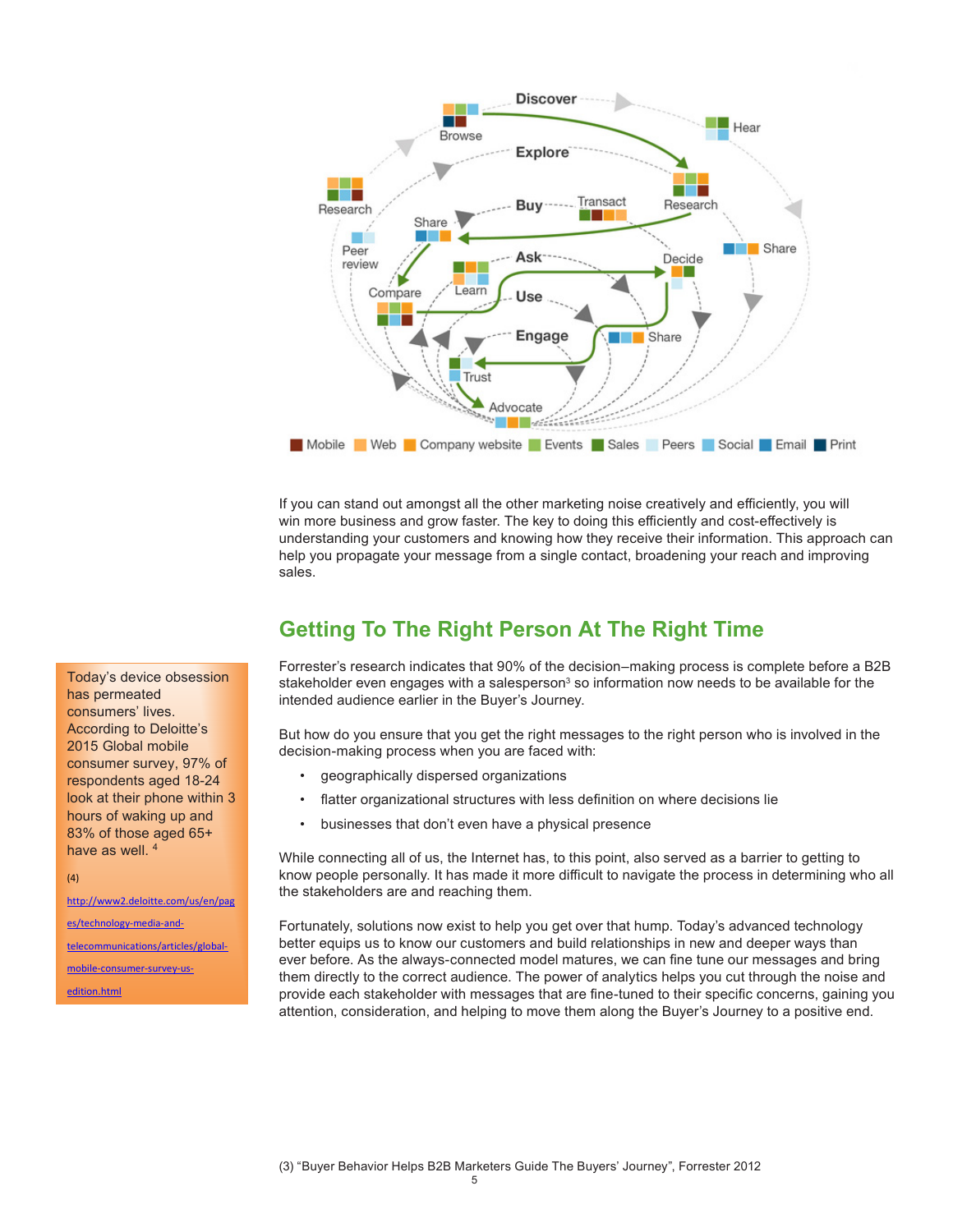### <span id="page-5-0"></span>**Tailoring Messages For Each Stakeholder**

Key to courting a stakeholder is helping him or her through the Buyer's Journey with crisp materials designed to capture attention early and help move that individual through one phase to the next. Consider how your content can be tailored to each stakeholder at each stage of the Buyer's Journey.

To score the greatest impact with each message you deliver at every point, you want to ensure that they:

- highlight each individual's specific concerns
- illustrate how value is delivered through your product
- are powerful enough to grab attention
- are well-timed to hit specific decision points



It is critical to first identify the profile of each of your stakeholders. In doing so, you can create a value proposition for each one and create tools that can help drive these messages home.

The chart below illustrates how different messages address the unique needs of each stakeholder in the B2B decision-making process.

| <b>Stakeholder</b>    | <b>Position</b>          | <b>Concerns</b>                                                        | <b>Key Message Focus</b>            |
|-----------------------|--------------------------|------------------------------------------------------------------------|-------------------------------------|
| <b>Influencer</b>     | CTO, Lead Architects     | Focused on innovation to meet business<br>objectives and improving TCO | Industry knowledge and<br>expertise |
| <b>Problem Owner</b>  | IT Director, LOB Manager | Time to deployment, predictability, ROI                                | Solving the problem                 |
| <b>Decision Maker</b> | CEO, CIO                 | Cost & risk reduction, regulatory issues                               | Value, reliability                  |
| <b>Blocker</b>        | Admin, Operations        | Comfortable with status quo, fears change                              | Alleviating concerns                |

Remember that each stakeholder receives their information from a variety of sources, often different than those consumed by the others. For instance, a Lead Architect may subscribe to open source forums while the CEO gets Twitter feeds from Forbes.com.

Everyone gets email. It is a powerful marketing tool that has a far wider reach than other channels. Not only will it get you directly to your target audience but it will do so in a timely manner. A creative approach can encourage your initial contacts to promote your content across an organization so you can get just the right information into the hands of each of your stakeholders. They will navigate the Buyer's Journey together to come to a positive consensus.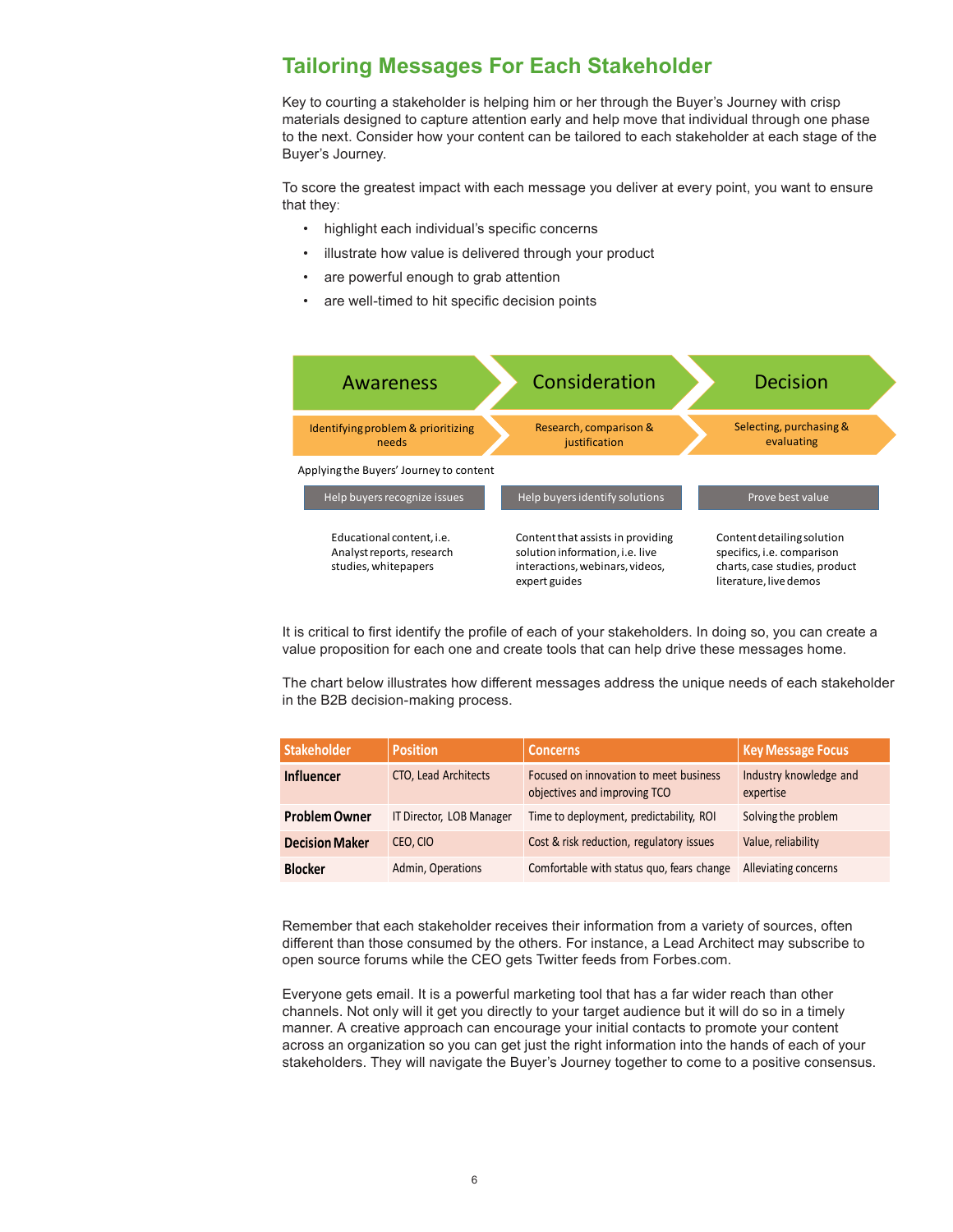<span id="page-6-0"></span>Marketers consistently ranked email as the single most effective tactic for awareness, acquisition, conversion, and retention.

- Gigaom Research, 2014 5

(5) https://www.extole.com/wpcontent/uploads/2015/03/Gigaom-and-Extole-Research.pdf

### **Today's Email Marketing—Targeted, Timely And Relevant**

Email has always been an effective marketing tool. Its integration with complimentary and newer marketing channels including Social Media and SMS make its impact even more effective. Its ubiquitous nature means that consumers can access email wherever they go. In fact, over 50% of email is now opened on a mobile device.<sup>6</sup>

With a good list, particularly one where subscribers have opted in to receive notifications, you can be assured that the messages you send out are reaching your target audience. You know first and foremost that they either have or are interested in your product because they requested information to be sent. Your content will be relevant to them. Products like [Vision6](http://www.vision6.com/) are designed specifically to enable this type of marketing.

A simple Vision6 example illustrates what we mean:

A hardware retailer was faced with the challenge of retaining customers and boosting sales. With custom-branded email templates, they executed an email marketing campaign designed to move some high dollar products in time to make their monthly budget.

A few days prior to the sale, the company sent out three different emails to their customer database. Each email contained a different personalized and relevant message. As a result of the campaign, the company was able to exceed their sales quota in under 10 days.

Why was it so successful? Unlike traditional advertising, the retailer directed their messages to people who they knew were interested in their product and were familiar with their brand. They were able to time it specifically with a sales event and deliver content that was relevant to their audience. It was a cost-effective method of marketing that didn't involve graphic designers and could be done quickly in-house.

#### **Integration Of Instant Messaging**

Informal communication between colleagues often includes text, chat, and email. SMS is an ideal way to push short informational messages to contacts—with the advantage that they can be just as easily forwarded on to others. For example, you might include information on webinars or events and consider sending a reminder message shortly before the event, with the addition of an invitation to forward to a colleague. Complete digital marketing solutions, such as [Vision6](http://www.vision6.com/), enable integrated workflows like this that combine email and texting to provide a complete communications framework.

# **Building B2B Contacts Through Organic List Growth**

Consider how simple emails can help you navigate through a B2B environment, getting the right information to the right people. You can actually begin a referral process when you bring richness into the content that is interesting to others in the organization, such as embedding links to pertinent white papers, cost of ownership studies, and webinars.

Imagine an email, short and to the point, articulating a particular message for one targeted audience. Embedded links could point to information that would be relevant to others in the decision-making process. The email encourages the recipient to forward it on so that the other party will open the link. The simple act of forwarding is akin to a referral as the next recipient is receiving it from a trusted source.

When the next party goes to click on the link, the gated item requests information to unlock the marketing tool. At this point, information is acquired about the previously unknown stakeholder resulting in organic list growth.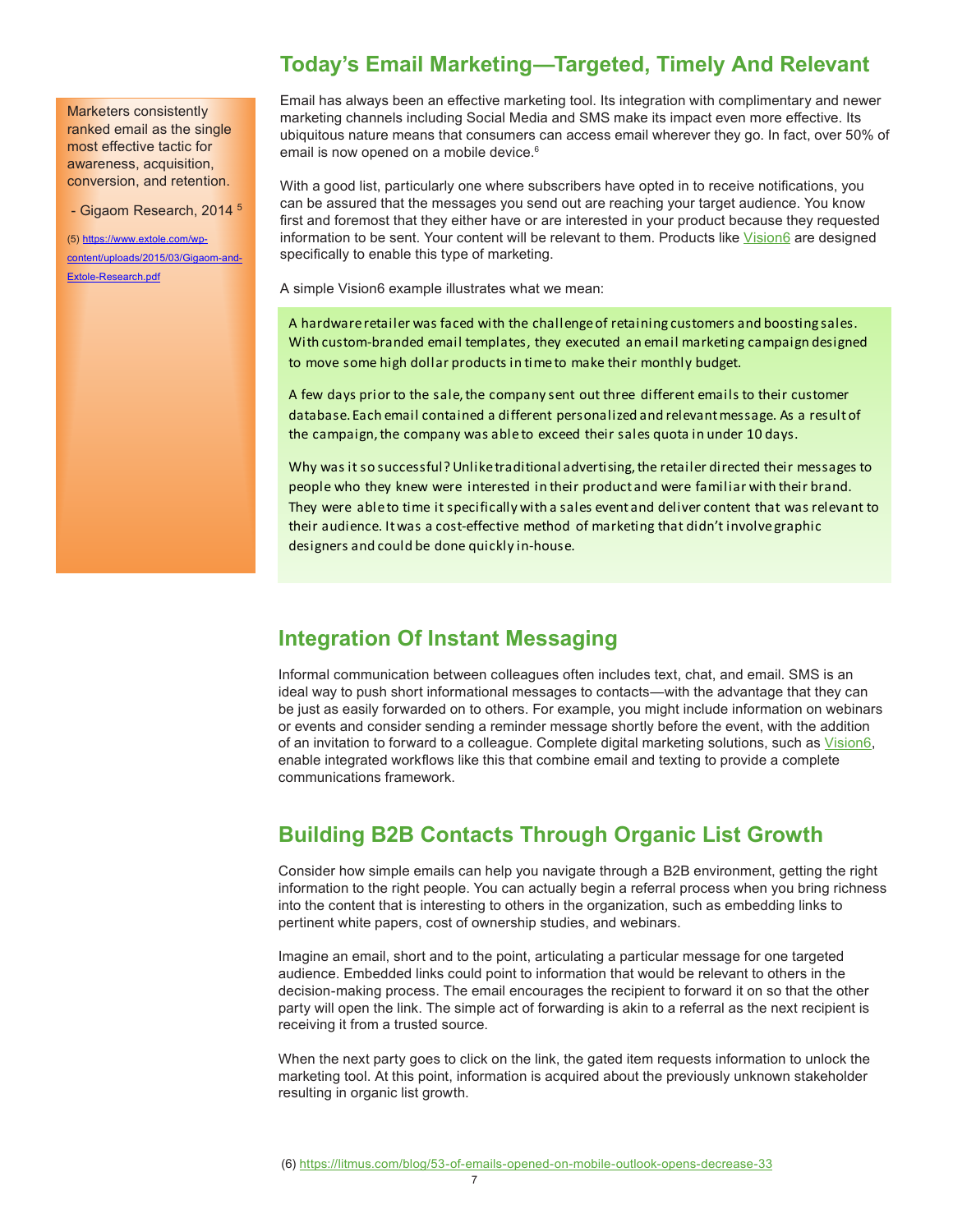<span id="page-7-0"></span>Consider the example below:

#### **Subject: How XYZ Systems helped ArcGen Motors implement secure mobility affordably**

Dear \_\_\_\_\_\_\_\_\_\_\_:

I want to share with you an excellent example of how XYZ Systems' SecureKynnex helped one of our customers bootstrap an important new business initiative.

Faced with rapid growth, ArcGen Motors had just opened two new facilities – one to house their expanding IT data center and another to warehouse their growing inventory. Their sales force was growing, too, and needed real-time access to data to ensure products would ship as scheduled. Using XYZ's SecureKynnex, they were able to connect the field reps to the required data securely and efficiently.

Get the whole story. This infographic will give you the facts on how ArcGen Motors was able to deploy this mobile application and excel in customer relationship management while lowering their total cost of ownership.

Your financial team may be interested in our Financial Analysis Tool . Please let me know if you would like more information on how our SecureKynnex product line can assist your organization with similar opportunities.

Regards,

Account Manager

The first link is meant for the Influencer. It includes an additional link which may be an important tool for the returns-driven Decision Maker. In a sense, you are helping the stakeholders to collaborate, consolidating information on your company and laying out the pieces important to each stakeholder so that they have easy access. Whoever is interested in addressing financial concerns can quickly recognize which material is pertinent to them and access it easily.

The right tools bring success. Platforms like [Vision6](http://www.vision6.com/) help marketers segment their databases and use dynamic content to personalize messages for different recipients. You can include blogs, newsletters, white papers, and other targeted deliverables that will generate interest in your products and solutions through email marketing. Vision6 lets you:

- Queue up a series of automated messages that encourage interaction with customers
- Build a robust engagement process, including text messages
- Provide tips, advice, and special offers to show a unique understanding of a customer's needs
- Tailor messages to that unique stakeholder and encourage that person to forward information on to key colleagues
- Grow your own database organically
- Keep your brand and product top of mind through consistent communication
- Use in-depth reporting tools to optimize future emails

Developing your communications plan to take advantage of tools like this is an important step in helping you navigate the decision-making process in today's B2B sales.

### **Targeting Content Along The Buyer's Journey**

Digital marketing can be a powerful tool. You can use it all along the Buyer's Journey. Use it to build awareness of your product, introduce content that helps in the consideration process, and even to provide tools that help close a deal.

When developing content, think about emails that are short and tailored to cover the role and pain points of the initial stakeholder being targeted. For a lead architect or similar Influencer, how does it help them understand you are an expert in this area? For the LOB manager or other Problem Owner, show them how it addresses their ROI. Different pieces of collateral are made to address each stage in the Buyer's Journey. Map these pieces to your target audience at the appropriate time.